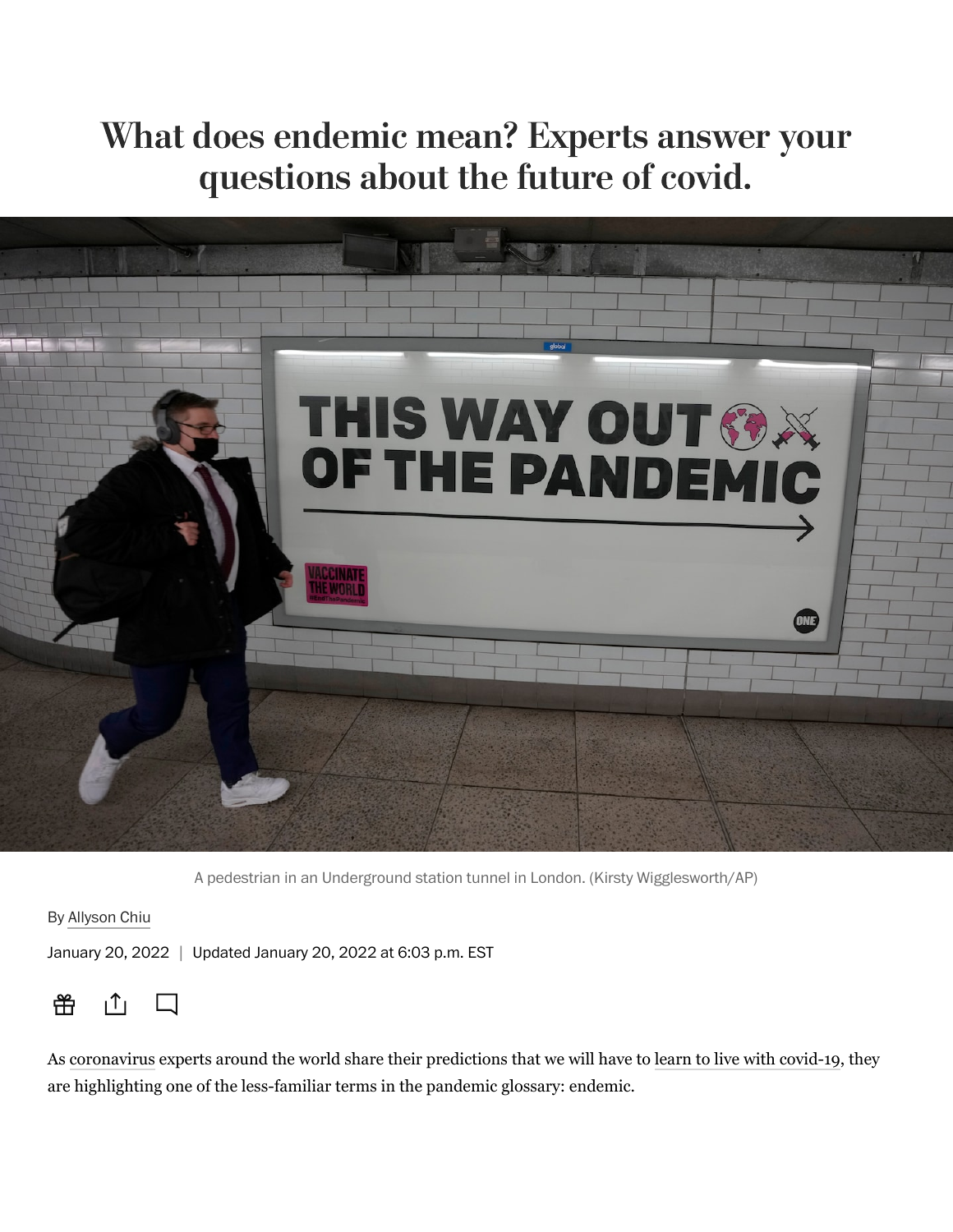"We have seen now that this is likely to become an endemic disease here in the United States and really around the [world," Rochelle Walensky, director of the Centers for Disease Control and Prevention, said during an appearance on](https://www.youtube.com/watch?v=Z2RxCosAKYk) MSNBC in December. "We have many diseases that are endemic, influenza being one of them, that cause us minor challenges year after year that we can handle and tackle, and that may very well be what happens with covid."

This doesn't mean that the pandemic is close to being over — [many parts of the world,](https://www.washingtonpost.com/graphics/2020/world/mapping-spread-new-coronavirus/?itid=lk_inline_manual_5) including much of the U.S., are still experiencing [elevated case counts, hospitalizations and deaths](https://www.washingtonpost.com/graphics/2020/national/coronavirus-us-cases-deaths/?state=US&itid=lk_inline_manual_5) driven by the highly contagious omicron variant. And, experts said, even if and when covid-19 becomes endemic, we won't likely be able to return to our carefree, prepandemic lives.

Still, the word endemic is "a helpful concept, and it certainly provides some context as to where we are in this horribly unfortunate journey," said [Jacob Lemieux,](https://www.massgeneral.org/doctors/20976/jacob-lemieux) an infectious-disease physician at Massachusetts General Hospital. The issue, however, is nuanced, he added.

[Albert Ko](https://ysph.yale.edu/profile/albert_ko/), chair of the department of epidemiology and microbial diseases at the Yale School of Public Health, agreed. "This is not a situation where you have a flip of the switch, like, we're pandemic one day and then we switch to endemic," Ko said. "This is a gradual process and this is the process that we're undergoing now."

Here's what you need to know about a disease becoming endemic — what it means, when it might happen and how it's managed. Please keep in mind that as the pandemic evolves, information about the future of living with the coronavirus will likely change.

#### **WHAT TO KNOW**

- [What does endemic mean?](#page-1-0)
- $\bullet$ [What is the difference between outbreak, epidemic, pandemic and endemic?](#page-1-1)
- [Is an endemic disease less harmful?](#page-2-0)
- [When will covid-19 become endemic?](#page-2-1)
- [If covid is declared endemic, does that mean earlier efforts to control it failed?](#page-3-0)  $\bullet$
- $\triangle$ [How is an endemic disease managed?](#page-3-1)

# <span id="page-1-0"></span>What does endemic mean?

The CDC [defines](https://www.cdc.gov/csels/dsepd/ss1978/lesson1/section11.html) endemic as "the constant presence and/or usual prevalence of a disease or infectious agent in a population within a geographic area."

In simpler terms, it means "a point at which the infection is no longer unpredictably disruptive," said [Stuart Ray](https://www.hopkinsmedicine.org/profiles/details/stuart-ray), a professor of medicine in the division of infectious diseases at Johns Hopkins.

# <span id="page-1-1"></span>What is the difference between outbreak, epidemic, pandemic and endemic?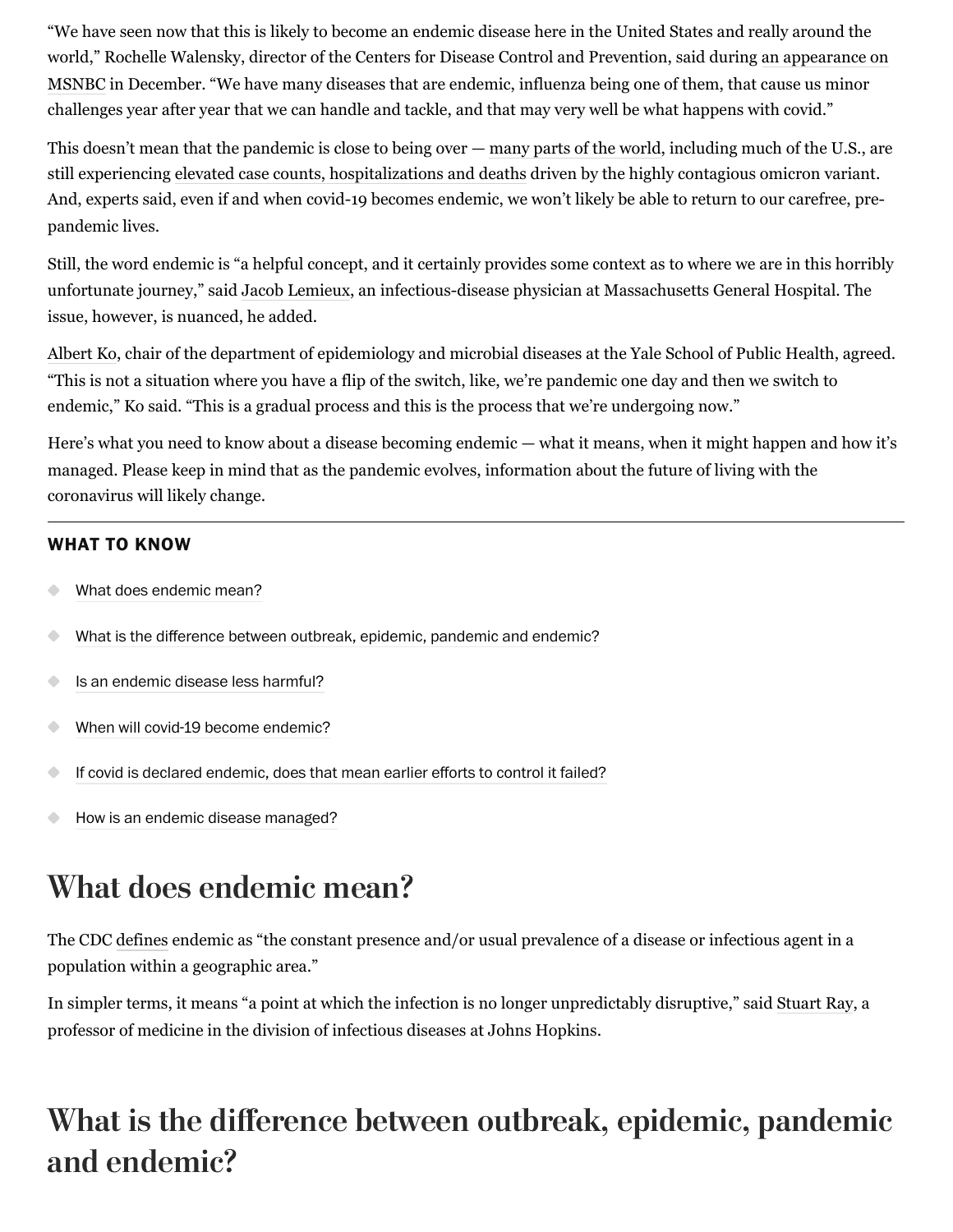The terms refer to different levels of disease, according to the CDC. Outbreaks are generally defined as a sudden rise in the number of cases of a disease that exceeds normal expectations. An epidemic is essentially "a big outbreak of disease" that is usually limited by time and geography, said [William Schaffner,](https://www.nfid.org/about-nfid/board-of-directors/william-schaffner-md/) medical director of the National Foundation for Infectious Diseases.

Meanwhile, a pandemic is an epidemic that has spread over a wider geographical area, often worldwide, and is typically caused by a new virus or strain of virus that humans usually have little to no immunity against. In addition to having much higher numbers of infections and deaths than epidemics, pandemics tend to have larger social and economic impacts.

In the case of the coronavirus, "the end of the pandemic doesn't mean that the virus is gone," Schaffner said. "It's just that it's in this kind of live-with, smoldering stage, and we'll continue to have to cope with it depending upon what the characteristics of that virus are."

### <span id="page-2-0"></span>Is an endemic disease less harmful?

No. The "biggest misconception" about the word is that it denotes mild disease or infection, Ray said. "Endemic does not mean not harmful. It just means relatively stable and predictable."

The flu, for example, has caused hundreds of thousands of hospitalizations and 12,000 to 52,000 deaths annually in recent years, according to [the CDC's estimation](https://www.cdc.gov/flu/about/burden/index.html). Some other endemic diseases are measles, HIV and chickenpox. Whether a disease is considered endemic varies by location; consider malaria, which is endemic in places such as Africa and parts of Brazil, but not in the U.S.

Once a disease becomes endemic, its transmission levels might vary by season, as with the flu. And it's possible to have epidemics or pandemics of endemic diseases.

"It's a fluid thing," Ko said. The emergence of new variants or decreases in vaccination rates could make populations susceptible to large surges of infections. Ray pointed to past flu pandemics fueled by different strains of the virus as an example.

"We can have pandemic strains of a virus that we normally think of as endemic, and I think we can anticipate a phase like that in the future with covid," Ray said.

### <span id="page-2-1"></span>When will covid-19 become endemic?

At this point, it's difficult to provide a definitive answer, experts said. "It's kind of like the Potter Stewart definition of [pornography, you know it when you see it," Lemieux said, referring to the late Supreme Court justice's famous](https://www.oyez.org/justices/potter_stewart) quotation.

Broadly, a viral epidemic or pandemic moves to endemic status when there is equilibrium between the level of transmission of the virus and the level of immunity in the population, he said. With the "huge amount of immunity" driven by omicron infections and continuing vaccination efforts, "it's fair to say that omicron will accelerate the transition to endemicity."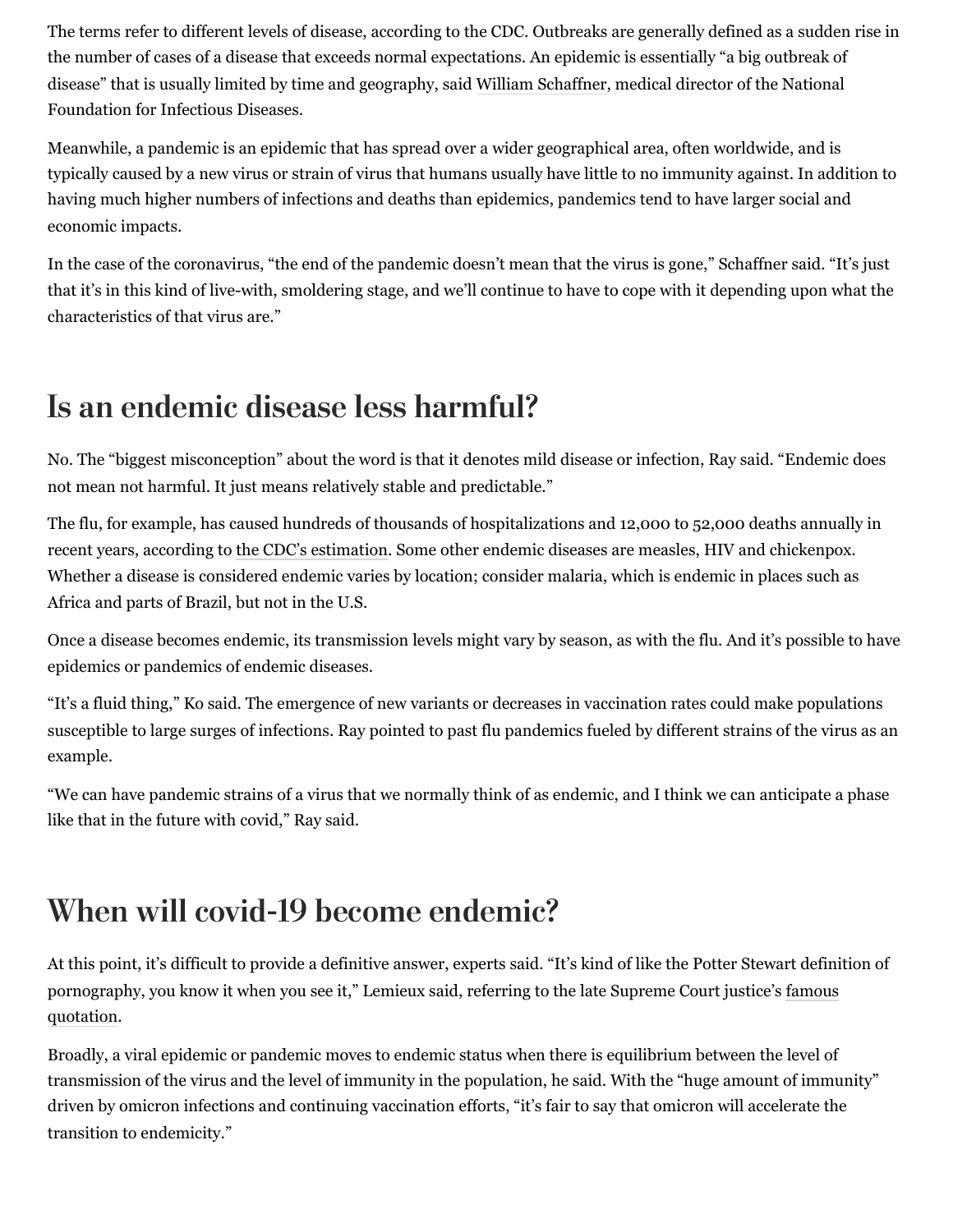"This kind of immunity will control, we think, the scope and scale of future transmission and future waves," he continued, "but it's not endemic yet."

In addition to the fact that omicron [hasn't reached its peak in the U.S.](https://www.washingtonpost.com/health/2022/01/18/omicron-national-peak-surgeon-general-fauci/?itid=lk_inline_manual_41) — although cases in some areas are starting to plateau — we don't yet know the thresholds that need to be reached for covid to become endemic, or when that might happen.

"There's a lot of these uncertainties that are going to really determine do we still call this a pandemic or do we call it endemic," Ko said. "You're going to ask a hundred epidemiologists, you're going to get a hundred different thresholds." In his view, the deciding factors will include transmissibility, virulence and whether any new variants can evade immunity conferred by vaccination or natural infection.

The unpredictability of the coronavirus is a major complication, and experts said it's critical to continue global efforts to keep an eye out for new variants. "We may think we're at a place where epidemics are no longer going to happen, and then there could be something that comes out of left field," Lemieux said. "Omicron came out of left field."

Reaching an endemic state would also likely depend on finding ways to protect children who are too young to be vaccinated or wear masks, Ray said. "I don't think any of us really would accept a level of childhood death."

The bottom line is that the shift to endemic covid will be gradual and still require caution. "I don't think there's going to be like a freedom day where everybody just rips off their masks and goes back to what they were doing," Lemieux said.

## <span id="page-3-0"></span>If covid is declared endemic, does that mean earlier efforts to control it failed?

Even during the early days of the pandemic, many experts, such as Ko, anticipated that the coronavirus would likely [become endemic. Despite some initial suggestions, especially from political leaders, that the virus might disappear, t](https://www.washingtonpost.com/health/2020/05/27/coronavirus-endemic/?itid=lk_inline_manual_49)he idea of eradicating it "was a fallacy right from the beginning just because of the transmissibility of this virus," Ko said. "Influenza is much less transmissible than the coronavirus, and we can't shut it down."

Schaffner agreed. "There's no way a highly contagious respiratory virus like covid could ever have been eliminated or eradicated," he said. "That was never in the cards from the very first infections that we discovered in Wuhan."

And experts view the weapons and strategies developed in the war against covid as great successes. Using interventions such as masks, physical distancing and stay-at-home orders, Ko said, "we bought ourselves time" to develop tests, vaccines and therapeutics that are now helping to prevent severe infections, hospitalizations and death. At this stage of the pandemic, "we have an incredible tool kit," Lemieux said.

## <span id="page-3-1"></span>How is an endemic disease managed?

Because individual countries will likely tolerate different levels of transmission and disease, experts predict that approaches may vary by nation. Schaffner envisions a national U.S. strategy that combines behavioral interventions (such as wearing masks), preventive efforts (including vaccination) and treatments.